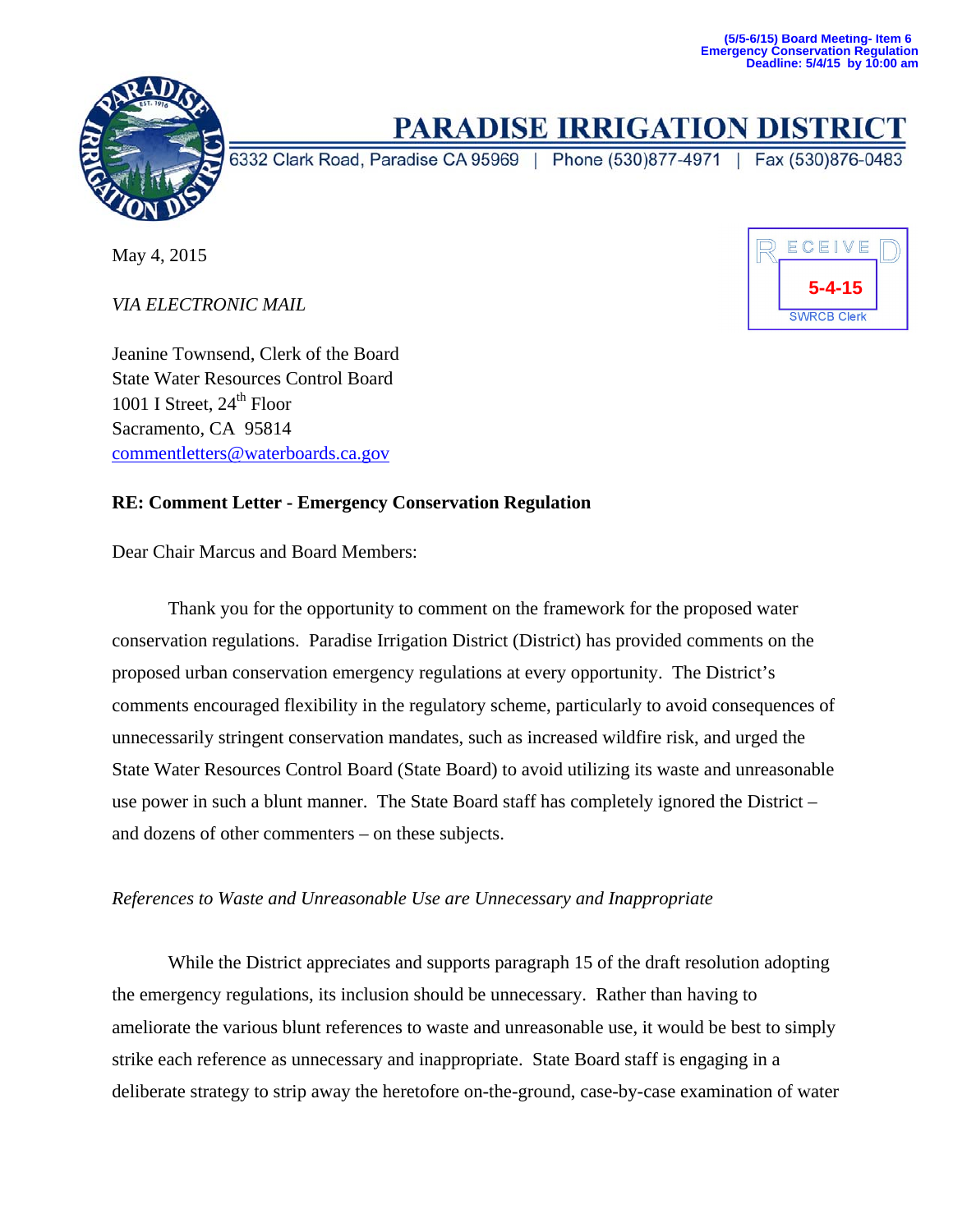Ms. Felicia Marcus, et. al. May 4, 2015 Page 2 of 8

 $\overline{a}$ 

uses and instead apply blanket conclusions of what constitutes unreasonableness or wastefulness in the use of water. In our industry, labeling a supplier as wasteful or unreasonable is equivalent to affixing a prominent Scarlet Letter that may have significant consequences to the supplier's water/property rights, it's current and future financing, and its ability to continue providing a safe and reliable water supply to its customers in the future. Such a powerful "tool" – the vernacular used by State Board staff – should be used sparingly and only after a close examination of the supplier's specific use of water. The Federal Court of Claims<sup>1</sup> succinctly summarized the considerations and process required to declare a particular use of water wasteful or unreasonable and thus prohibited:

in determining whether a particular water use is reasonable, **the California Constitution requires a balancing and consideration of all interests**. Cal. Const. art. 10, § 2; *see also* Cal. Water Code § 100.5 (the reasonableness rule itself **requires a consideration of all circumstances**); *United States v. State Water Res. Control Bd.,* 182 Cal.App.3d at 129 [] (a "determination of reasonable use **depends upon the totality of the circumstances** presented"); *Environmental Def. Fund, Inc. v. East Bay Mun. Util. Dist.,* 26 Cal.3d 183, 194 [] (1980) ("**what is a reasonable use of water depends upon the circumstances of each case**, such an inquiry cannot be resolved in vacuo from statewide considerations of transcendent importance") (quoting *Joslin,* 67 Cal.2d at 140 []).

 No use of water can be determined to be wasteful or unreasonable as those terms are used in the relevant Constitutional articles, statutes, and regulations, without a case-by-case determination that considers and balances all relevant circumstances of each case.

<sup>1</sup> *Casitas Municipal Water District v. United States* (2011) 102 Fed.Cl. 443, 449 [parallel citations removed, bolding added], *aff'd* (2013) 708 F.3d 1340.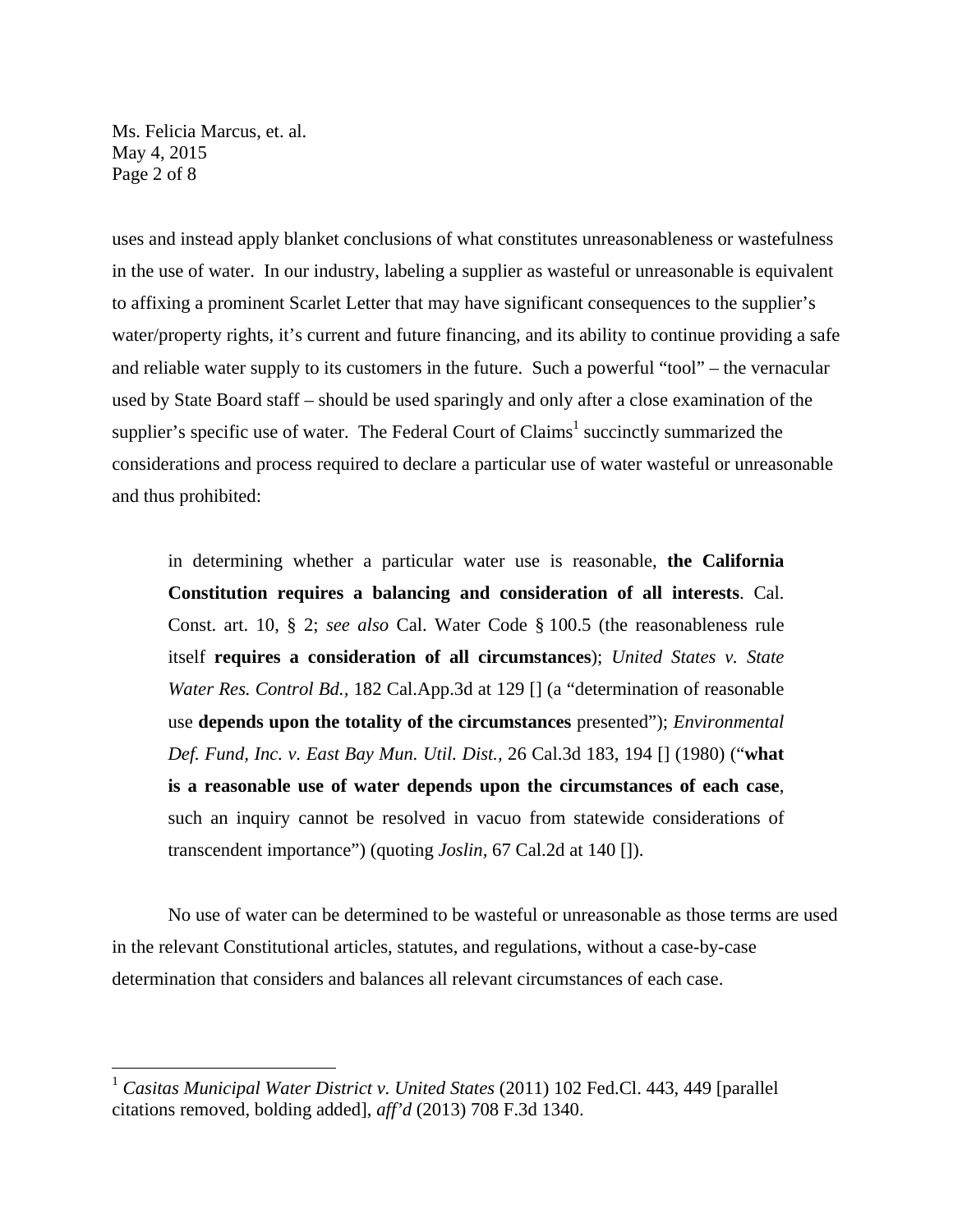Ms. Felicia Marcus, et. al. May 4, 2015 Page 3 of 8

 Each one of the proposed emergency regulations contains an extraneous reference to the doctrine—one contains two such references—as if the mere recitation of the words conveyed some authority or protection upon the State Board. Proposed section 863(a)(6) declares, without elaboration, that each of the three proposed regulations that follow are "necessary to prevent waste and unreasonable use of water." Proposed section 864(a) similarly indicates that each of the proposed end-user prohibitions are intended to "prevent the waste and unreasonable use of water." Proposed section 865 contains two references to the doctrine: Section 865(c)(1) states that each urban water supplier must achieve the proposed conservation standards in order to "prevent the waste and unreasonable use of water." And section  $865(f)(1)$  states that smaller public water suppliers must also implement certain mandatory conservation measures to "prevent the waste and unreasonable use of water." Finally, section 866 states that if a water supplier fails to meet its conservation standard under section 865(c), then, in order to "prevent the waste and unreasonable use of water," the State Board may issue conservation orders directing the suppliers to implement specific additional conservation actions.

 The only one of these four proposed regulations that comes close to describing wasteful or unreasonable uses of water is section 864, which prohibits certain *specific* uses of water. However, even that section fails to take into account "all of the circumstances" or engage in any sort of fact-based balancing. Indeed, it is impossible to consider all circumstances or to balance them in a general rulemaking such as this. A case-by-case balancing can only occur in a quasiadjudicative proceeding, not in a quasi-legislative action.

 The Emergency Regulations Digest, at unnumbered page 4, purports that the proposed regulations do not "declar[e] any particular use or practice a waste or unreasonable use of water." While the language in these proposed regulations may not be as straightforward as that used in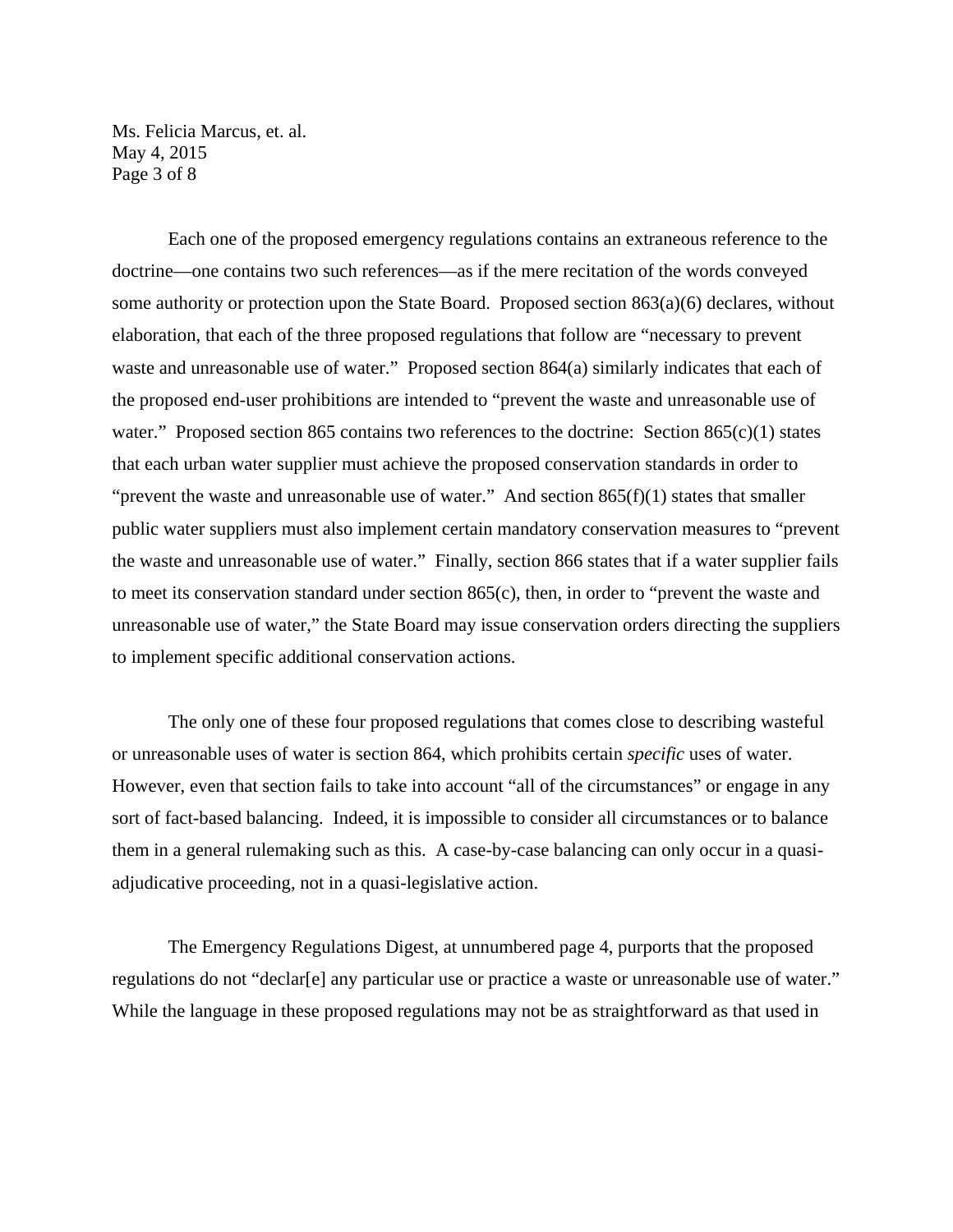Ms. Felicia Marcus, et. al. May 4, 2015 Page 4 of 8

other recent drought-related emergency regulations,<sup>2</sup> the implication is clear and no other conclusion can be made from the repeated references to the doctrine, to *Light v. SWRCB*, and to Water Code section 275. Rather than slip a statement into the rulemaking record that purports to interpret the proposed regulatory language, the language and references themselves should be stricken from the proposed regulations.

 Striking all references to the waste and unreasonable use of water would have no effect on the regulations' validity or enforceability. This is clearly understood by the regulations' drafters, as each reference to waste and unreasonable use (aside from one) is accompanied by a reference to a more appropriate basis for regulatory authority: the promotion of water conservation.<sup>3</sup> The State Board is authorized to promulgate emergency regulations to promote water conservation in exactly the same manner that it is authorized to do so to prevent the waste and unreasonable use of water.<sup>4</sup> Inexplicably, the only reference to waste and unreasonable use in the proposed regulations that was not accompanied by a reference to the promotion of water conservation is the subdivision setting out each water supplier's water conservation target.<sup>5</sup> **According to the plain regulatory language, the water conservation targets imposed on suppliers are not intended to promote water conservation, but instead are only intended to prevent the unreasonable and wasteful use of water—even though no particular uses of water were identified.** Each of the proposed regulations is intended to and would promote the conservation of water. None of the proposed regulations would serve to prevent wasteful or unreasonable uses of water, at least not in the manner intended and required by California law.

1

 $2$  E.g., 23 C.C.R. section 877 ("The [State Board] has determined that it is a waste and unreasonable use under Article X, section 2 of the California Constitution to . . . .").

<sup>&</sup>lt;sup>3</sup> See proposed sections 863(a)(6), 864(a), 865(f)(1), 866(a)(1) (each referring to promoting water conservation).

<sup>&</sup>lt;sup>4</sup> See Water Code section 1058.5(a)(1); Governor's Executive Order dated April 25, 2014, at ¶ 17.

 $5$  Proposed section 865(c)(1).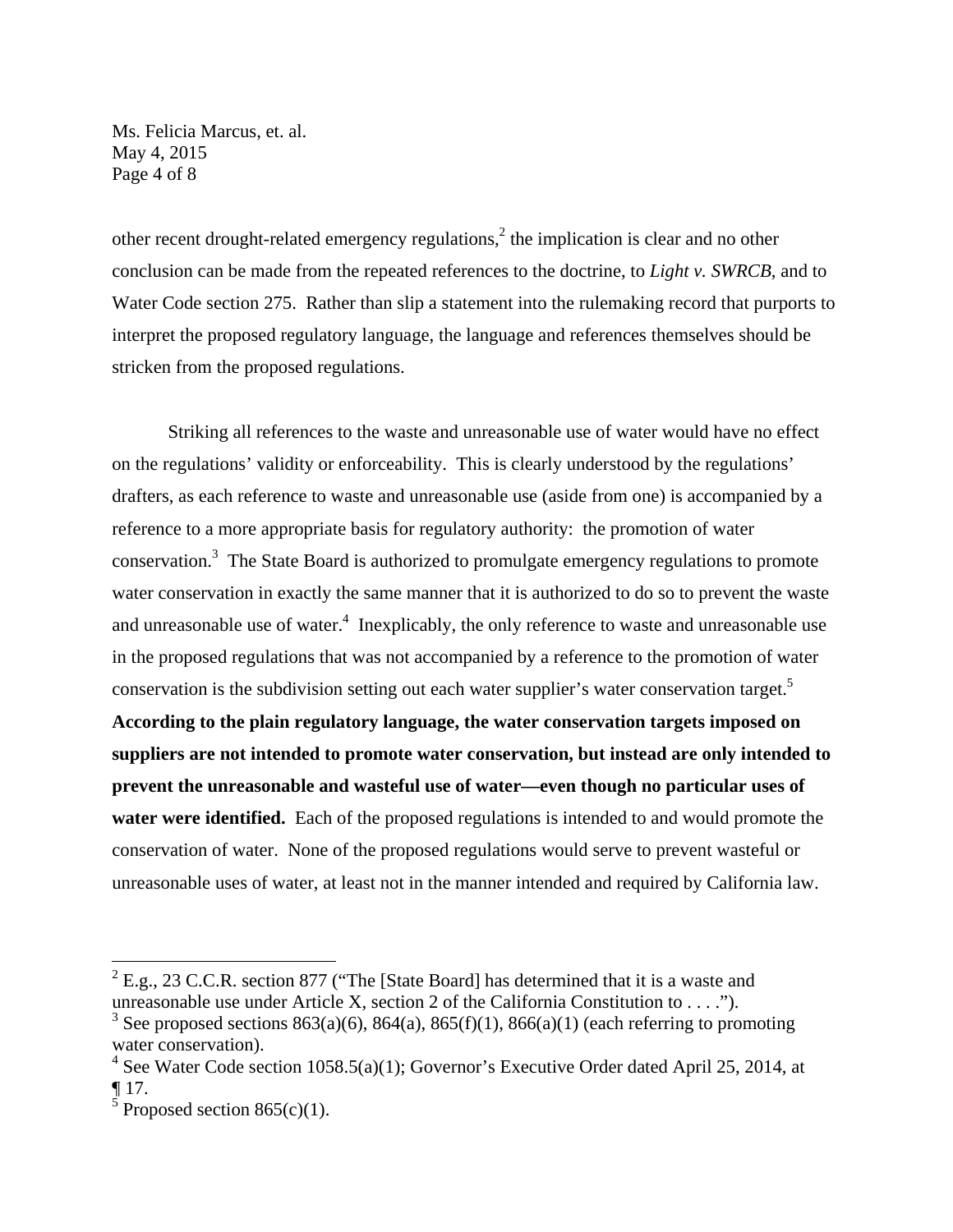Ms. Felicia Marcus, et. al. May 4, 2015 Page 5 of 8

 $\overline{a}$ 

 The District is concerned with the State Board staff's attempt to expand the definition of waste and unreasonable use to include any use of water, or general class of uses of water, that the State Board deems *undesirable*. Both last year and this year, every use of water (except "health and safety") on three Sacramento River tributaries was explicitly deemed waste and unreasonable use if all of the uses collectively caused streamflows to fall below certain thresholds, without any balancing or consideration of the circumstances, or even any consideration of how the water would have been used were it diverted.<sup>6</sup> In this case, the State Board preferred environmental instream uses of water and classified everything that interfered with this preference as wasteful and unreasonable.

 With little in the way of specific guidance in statutory, Constitutional, or common law, the State Board is incrementally increasing the reach of the doctrine to the point we find ourselves now: Uses of water are being declared to be wasteful and unreasonable by regulation, without a balancing, without any consideration of context or circumstance, and without any knowledge of what the alleged wasteful or unreasonable use is in the first place. The State Board is expanding the definition of waste and unreasonable use to include any use or class of uses that the State Board wishes to limit and dispensing with the due process protections of case-by-case determinations and a balancing of interests. This is alarming because a water right is a property right, and the State Board is of the opinion that it need not pay just compensation for taking a

<sup>&</sup>lt;sup>6</sup> See 23 C.C.R. section 877. For instance, the State Board issued Order No. WR 2015-0017-DWR to all diverters on Antelope Creek, in Tehama County, on April 3, 2015, requiring them to bypass the first 35 cubic feet per second (cfs) to promote fish migration. Any diversion that would cause the flows to dip below 35 cfs was deemed by the regulations to constitute a waste and unreasonable use of water.  $(23 \text{ C.C.R. section } 877 \text{ and subd. } 877(c)(3)$ .) In the month since the restrictions have been in place, fewer than 35 cfs was flowing in the creek on three out of the four measurement dates. Under the regulation, any use of Antelope Creek water for agriculture when the order was in effect was deemed to be wasteful and unreasonable per se, even if the water was necessary to keep cattle or trees alive, and notwithstanding that section 106 of the Water Code declares irrigation to be a higher use of water than fishery protection.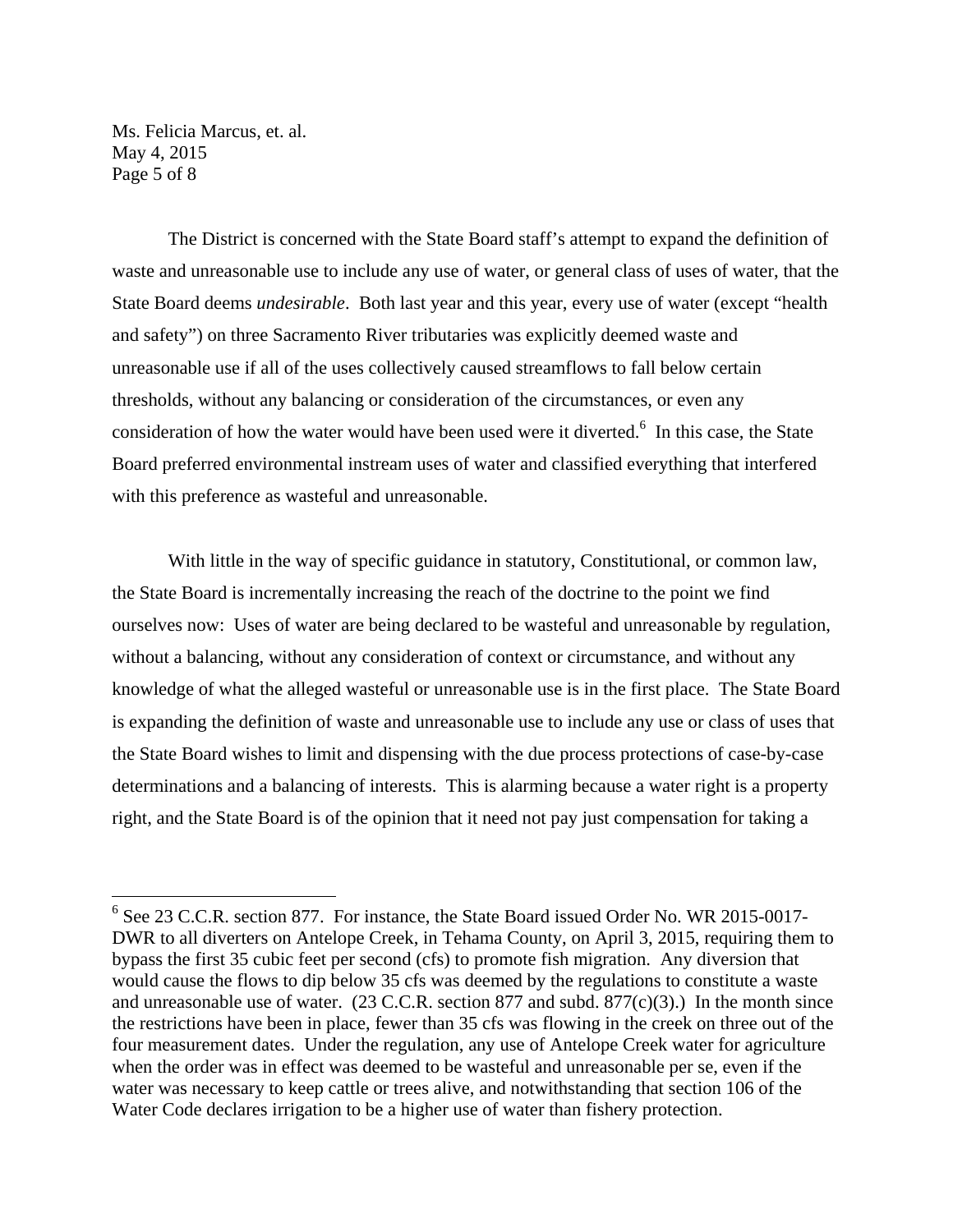Ms. Felicia Marcus, et. al. May 4, 2015 Page 6 of 8

 $\overline{a}$ 

water right so long as it first declares the holder's exercise of the right to be wasteful and/or unreasonable.

The State Board, as an unelected body that is not directly answerable to the public, cannot grant itself plenary authority to, by regulation, take private property for public use without just compensation. These proposed emergency regulations constitute another leap the State Board is taking in that direction, while using the drought as a cover for this grab of extra-Constitutional authority. The District urges the State Board to strike all references to waste and unreasonable use in the regulations.

## *The State Board Should Not Ignore Public Comments*

 The State Board has received hundreds of comments, but has only made a couple of limited, commonsense changes to the regulatory approach. In many respects the current draft regulations are more inflexible than when the framework was originally outlined. Many, if not most, comments on the proposed regulations have repeated common themes. One, the State Board ought to consider additional factors in ranking water suppliers for assignment to the conservation standards. Basing their comments on the State Board's own admonishments against using residential gallons per capita per day (R-GPCD) figures as a metric for comparing different water suppliers, $\frac{7}{7}$  commenters called on the State Board to consider geography, climate, population density and growth, past conservation success, water in storage, water sources, and other factors in ranking the suppliers. This call to consider these additional factors transcended traditional divisions: north and south, coastal and inland, water exporters and headwater/area of origin users alike all called on the State Board to consider these additional factors. The State Board ignored this rare unanimity and refused to consider the very factors that the Board itself

<sup>&</sup>lt;sup>7</sup> See https://drinc.ca.gov/dnn/Applications/UrbanWaterR-GPCD.aspx ("It is not appropriate to use R-GPCD water use data for comparisons across water suppliers unless all relevant factors are accounted for.").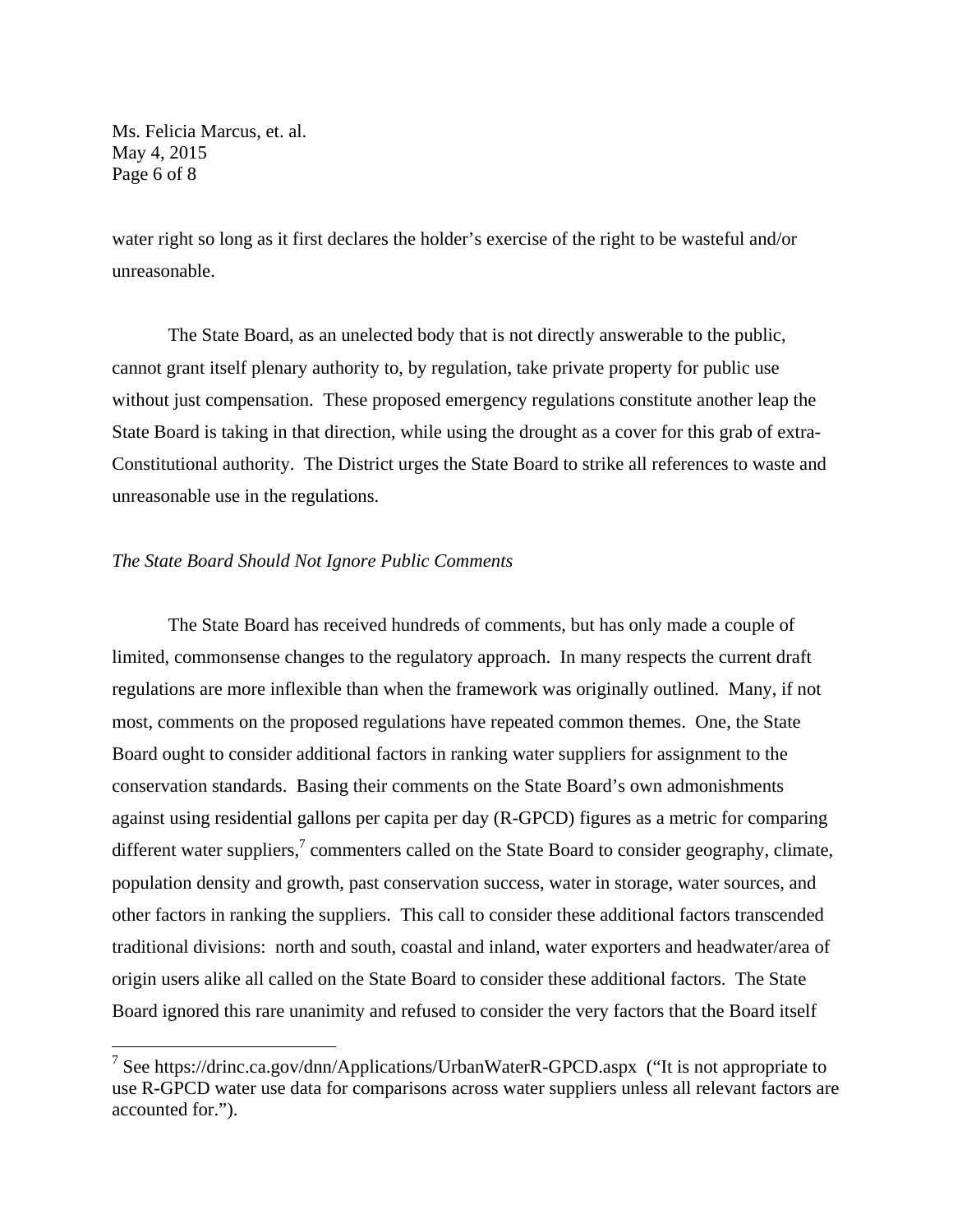Ms. Felicia Marcus, et. al. May 4, 2015 Page 7 of 8

warned the public must be considered before using R-GPCD to make comparisons among California water suppliers. To rank suppliers in this way, using only 3 months' data from a single metric, while ignoring all other variables, is arbitrary and capricious and the conservation standard assignments are therefore not supported by substantial evidence.

 The second most commonly requested revision was to remove the unnecessary references to "waste and unreasonable use" found throughout all of the proposed regulations. As described above, there is no need for the references to the doctrine, and the State Board has not followed the requisite procedures for determining whether a use of water is wasteful or unreasonable. With the interested parties arguing vehemently against use of the waste and unreasonable use doctrine in the regulations, and with no discernible need to invoke it for any identified reason, one can only conclude that the State Board is ignoring the public comments in order to further its own agenda to impermissibly expand the doctrine.

 A third commonly heard comment was the need to account for commercial agricultural interests served by urban water suppliers. Although the State Board made a minor concession by allowing suppliers that serve at least 20% of their *potable* production to commercial agricultural interests to discount the agricultural water when calculating conservation, $\delta$  that provision seems to have been crafted to serve a few combined agricultural/domestic suppliers, while excluding all other combined suppliers. The proposed exception applies the entirely arbitrary threshold of 20%, and it only applies to situations where the urban supplier provides *potable* water for agriculture. Given that the (flawed) metric is supposed to measure residential water use, there is not justifiable reason to impose the arbitrary and capricious cutoff of 20% of production. Suppliers that provide only 19% or 18%, or even 5%, of their water to agricultural users must be able to exclude those amounts when they are being compared against purely residential use in cities. No justification was given for the arbitrary cut-off.

<u>.</u>

 $8$  Proposed section 865(e).